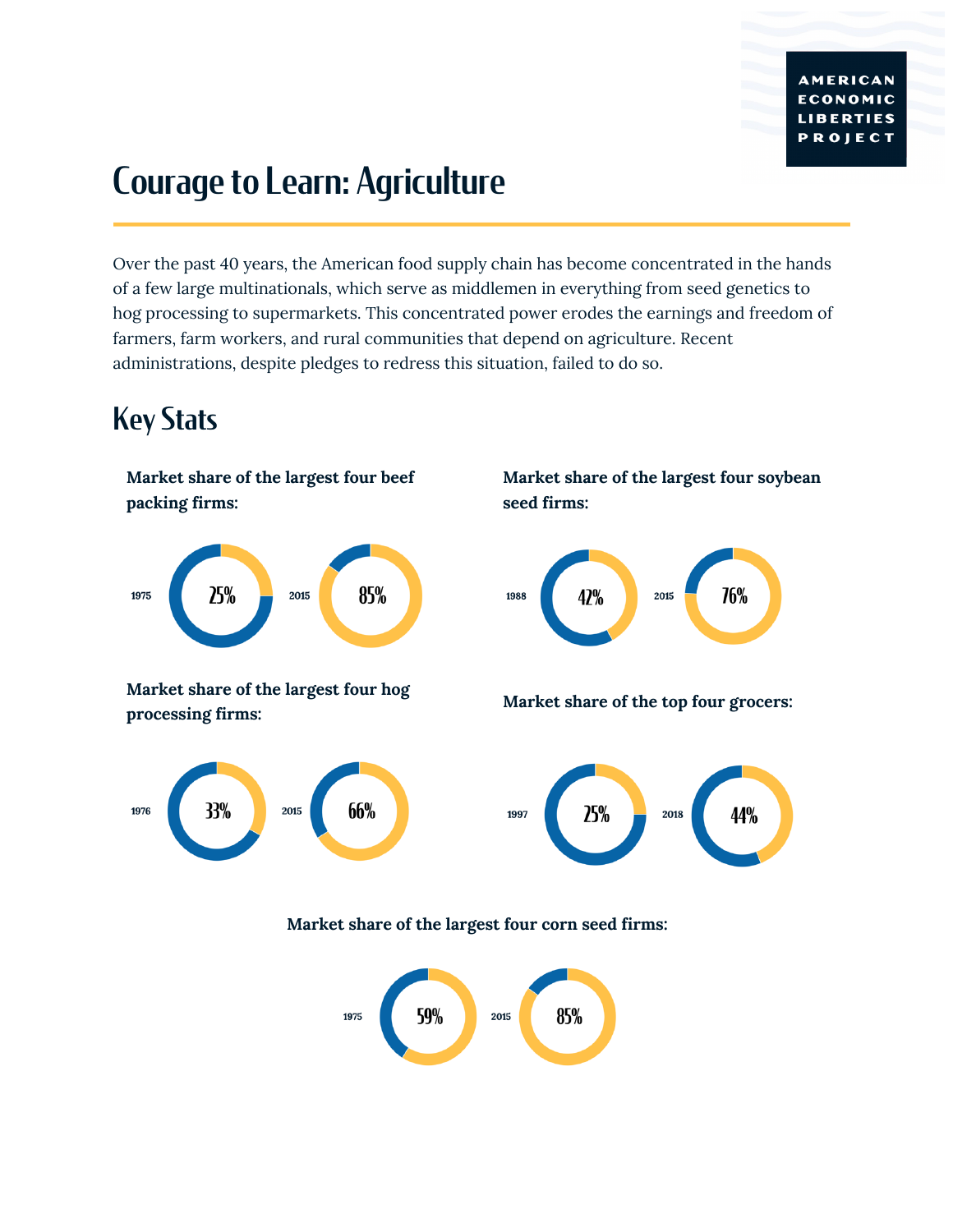## Key Facts

- In 1990, ranchers received 59 cents of each dollar spent on beef, while retailers received 33 cents; today, those figures are 38 cents and 51 cents, respectively.
- Since 2014, the price farmers receive for milk has fallen by 40 percent, 55 percent below the average farm's break-even point. 4,600 dairy farms have closed each year for two years.
- In the chicken industry, approximately 90 percent of the 9 billion chickens raised every year in the U.S. come from contract farming. Processors exert intense pressure on contract farmers and coerce them into accepting abusive or unfair growing arrangements.

#### Key Corporations

• Bayer, Tyson Foods, JBS, Smithfield, Pilgrim's Pride, Dairy Farmers of America, Dean Foods, Walmart, Kroger, Ahold-Delhaize, John Deere, Dow, Dupont, Corteva, Cargill, Syngenta, BASF, ADM, Cargill, Louis Dreyfus, Nestle, Pepsico, Kraft Heinz, Sodexo, Compass Group, Aramark

#### Recommended Policies

- Break up agribusiness monopolies in seeds, chicken, hog, and beef processing, and supermarkets.
- Hold the meatpacking industry accountable by strengthening inspections, slowing line speeds, promulgating stronger occupational and safety standards, and raising the pay of inspectors.
- Restore the Grain Inspection, Packers and Stockyards Administration.
- Address consolidation through the Farm Bill by using grain reserves and price floors to stabilize prices and discourage overproduction, capping subsidy payouts to large corporate farms, and expanding loan programs to support underserved farmers and ranchers, among other reforms.
- Reform the Checkoff program.
- Eliminate exemptions in labor law so that overtime, minimum wage, and rights to collective action rules apply to farmworkers.